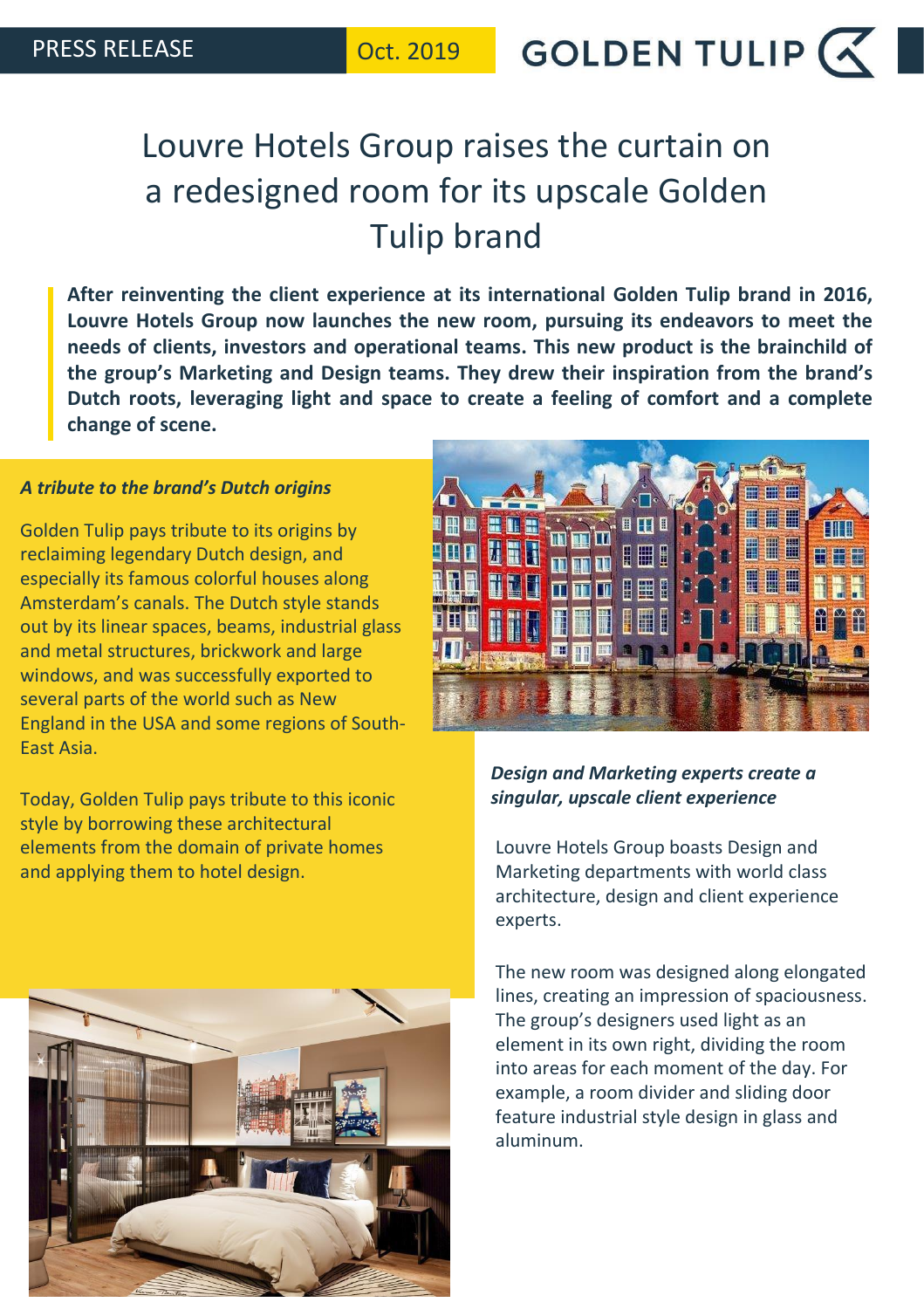**GOLDEN TULIP (** 

#### *Fittings and materials were chosen for a unique, premium feel*

In the Golden Tulip room, unfinished materials bring out the industrial style, featuring aluminum accents and red bricks on the walls. The highlight of this new room is undeniably the original living space, a combination entranceway, dressing room and bathroom, measuring a spacious 10 m2. This area, and its harmonious décor, lends the room real charm by creating a separate sleeping area that resonates with calm.

*"We started work on the new Golden Tulip room by toying with various iconic markers, playing with both our Dutch roots and emerging trends that will inspire our future clients. We opted for glass structures, reminiscent of large Dutch windows and creating a well of light in the room, and materials like aluminum and bricks, from the architecture and design of the Netherlands, always keeping in mind our consumers and their well-being. "*



**Federica Piras, Design Director Louvre Hotels Group**

#### *A turnkey product available upon request for group investors*

Golden Tulip is a non-standardized international brand that allows investors to fix up and furnish their hotels as they wish, in line with Group standards. However, in order to support its franchisees, Louvre Hotels Group decided to propose this turnkey solution for partners who want the support of Design experts and to take advantage of products and materials referenced by the Group.

### *A room designed for the comfort of operational teams*

This new concept also includes specific solutions to promote staff well-being. The Golden Tulip room was designed in cooperation with the Operations Engineering department in order to integrate equipment that facilitates daily life for operational staff. For example, the eco-friendly floors can be cleaned with water, the glass door is made with anti-smudge glass and high beds make work more ergonomic for housekeepers.



*"The new Golden Tulip room illustrates perfectly the Group's ability to reinvent upscale hotel standards by creating inspiring spaces for travelers, while integrating elements that facilitate the daily tasks of operational teams. This offer also meets the needs of our investors, many of whom look forward to adopting our innovative, turnkey concepts."*

**Sabrina Picazo-Esser, Upscale Brand Director Louvre Hotels Group.**